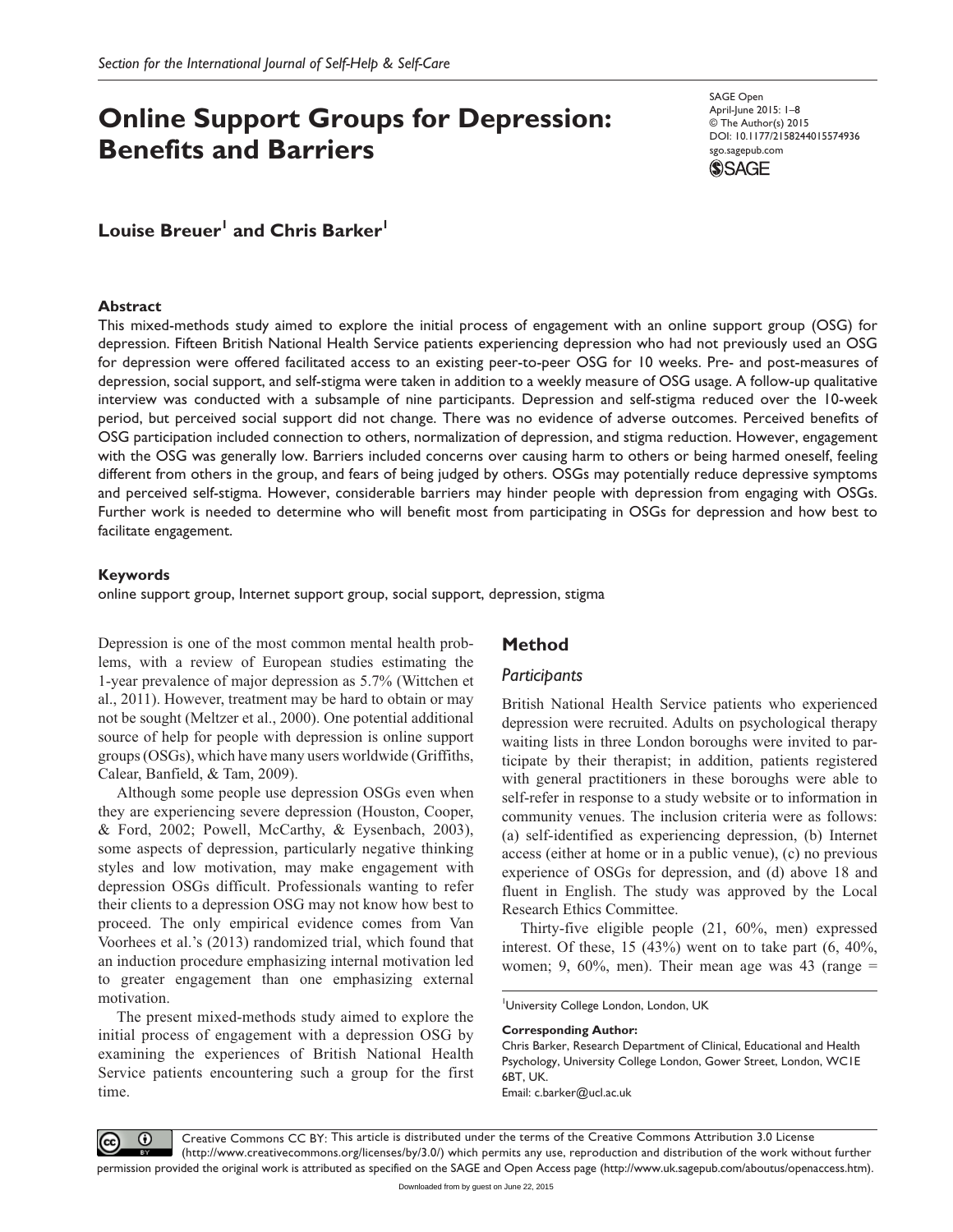|  |  |  | Table 1. Demographic Characteristics of Interviewed Participants. |  |  |  |
|--|--|--|-------------------------------------------------------------------|--|--|--|
|--|--|--|-------------------------------------------------------------------|--|--|--|

| Participant | Age | Gender | Ethnicity            | <b>Employment status</b>          | Previous<br>episodes of<br>depression | PHO score<br>pre-OSG | PHO score<br>post-OSG | Number of<br>posts |
|-------------|-----|--------|----------------------|-----------------------------------|---------------------------------------|----------------------|-----------------------|--------------------|
|             | 40s | Male   | Asian                | Unemployed because of poor health | 2 or more                             | l7***                | 6**                   |                    |
| 2           | 20s | Male   | Asian                | Student                           | 2 or more                             | 22 ***               | 22 ****               | 9                  |
| 3           | 50s | Male   | White British        | Unemployed because of poor health | None                                  | 74****               | $21$ ****             |                    |
| 4           | 50s | Male   | White British        | Unemployed because of poor health | None                                  | $23$ ****            | $15***$               | $\Omega$           |
| 5           | 40s | Male   | <b>White British</b> | Unemployed because of poor health | 2 or more                             | $23$ ****            | 22 ***                | 0                  |
| 6           | 40s | Female | <b>White British</b> | Looking after home/family         | 2 or more                             | l7***                | $14***$               |                    |
| 7           | 60s | Male   | Asian                | In full-time employment           | 2 or more                             | $11***$              | $11***$               | $\Omega$           |
| 8           | 30s | Female | <b>White British</b> | Student                           | 2 or more                             | 7****                | $15***$               | 10                 |
| 9           | 20s | Male   | Asian                | Student                           | 2 or more                             | ∣ २***               | 3*                    |                    |

*Note.* PHQ = Patient Health Questionnaire; OSG = online support group.

\*\*\*\*\*severe depression. \*\*\*\*moderately severe depression. \*\*\*moderate depression. \*\*mild depression. \*no depression.

24-60). Nine (60%) were White British, 4 (27%) Asian, 1 (7%) Black British, and 1 (7%) Greek Cypriot. Ten (67%) were university graduates. Nine (60%) were self-referrals and 6 (40%) were recruited via clinical teams. Eight (56%) were currently taking anti-depressant medication. All participants were also invited to be interviewed, 9 (2, 22%, women; 7, 78% men) accepted. Their mean age was  $43.5$  (range = 24-60). Five (56%) of the interview participants were White British and 4 (44%) were Asian. Eight (89%) were university graduates. (See Table 1 for individual participant characteristics.)

## *OSG*

The OSG selected for this study was PsychCentral.com. This was a U.S.-based peer-to-peer OSG which was "standalone," that is, not linked to another intervention. It was chosen because it was a high-traffic website that had a constructive atmosphere and was moderated by a team supervised by a clinical psychologist. Permission was granted by the website's owner for this research to take place.

## *Design and Procedure*

This was a mixed-methods study, with quantitative measures taken before, during, and after the intervention, in addition to post-intervention qualitative interviews.

Participants were emailed an information sheet. If they consented to take part, they were emailed a link to the online questionnaire, on completion of which they were directed to the PsychCentral depression forum and given guidance on how to register. They were encouraged to write a post to introduce themselves to the group, and asked to engage with the site as they wished over the next 10 weeks. At the end of each week, they were emailed a link to the OSG Usage Report. At the end of the 10 weeks, they were emailed a link to the final questionnaire and were invited to participate in a

face-to-face interview. Participants were encouraged to contact the researcher by phone or email if they had difficulties using the OSG or if they wished to discuss their experiences.

Participants whose responses to the initial questionnaires suggested that they were severely depressed or a risk to themselves or others, i.e., scores >0.3 on the risk scale of the Clinical Outcomes in Routine Evaluation [CORE] or >1 on Item 9 of the *Patient Health Questionnaire* [PHQ-9] ("Thoughts that you would be better off dead, or of hurting yourself in some way") were emailed with the suggestion that they seek additional help, in line with the study risk protocol. This procedure was followed for five participants.

## *Measures*

*Pre–post measures.* The following pre–post measures were used: CORE—Outcome Measure (CORE-OM; Evans et al., 2000), a 34-item questionnaire assessing general psychological distress; PHQ-9 (Kroenke, Spitzer, & Williams, 2001), a nine-item depression scale; the Medical Outcomes Study Social Support Survey (MOSSSS; Sherbourne & Stewart, 1991), a 19-item social support measure; and Depression Self-Stigma Scale (DSSS; Kanter, Rusch, & Brondino, 2008), two subscales of which were used: "General Self-Stigma" and "Treatment Stigma."

*Measures taken at end only.* OSG Questionnaire (OSGQ; Chang, Yeh, & Krumboltz, 2001) is a nine-item scale measuring overall satisfaction with an OSG. *Overall usage*: Postings made to the group were identified by searching for participants' usernames. Each participant's total number of posts over the 10-week study period was recorded.

*Measure taken weekly throughout the 10-week period.* OSG Usage Report, designed for the current study, asked how often participants had logged on to the group during the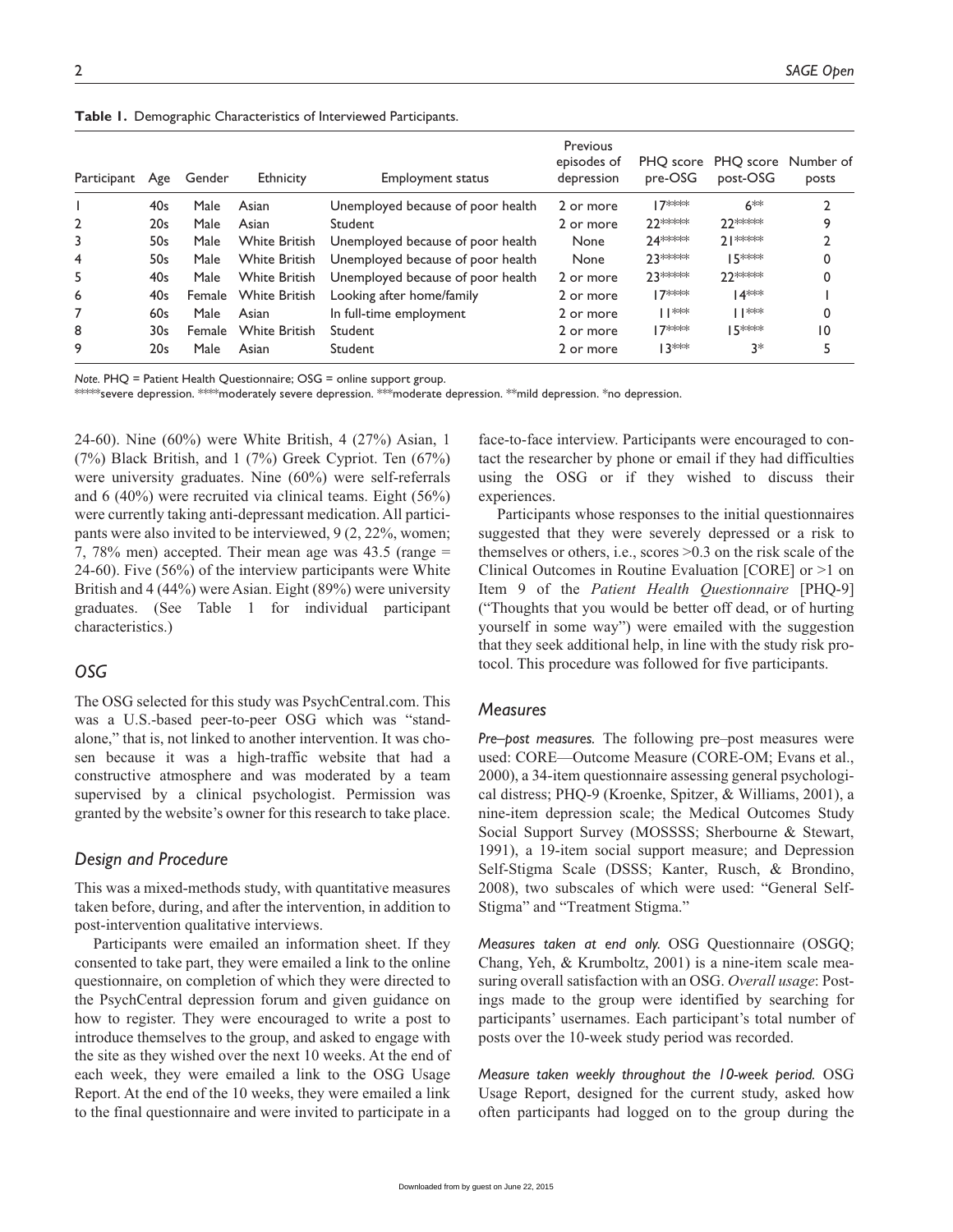|                | Baseline M (SD) | 10 weeks M (SD) | t(14) |         | Cohen's d |
|----------------|-----------------|-----------------|-------|---------|-----------|
| <b>CORE-OM</b> | 62.7(26.6)      | 59.3 (25.2)     | 0.88  | .198    | 0.13      |
| PHQ-9          | 14.6(7.2)       | 12.3(6.8)       | 2.22  | $.021*$ | 0.33      |
| <b>MOSSSS</b>  | 50.3(18.6)      | 49.1 (20.5)     | 0.42  | .343    | 0.06      |
| <b>DSSS</b>    | 48.6 (15.9)     | 43.2 (17.4)     | 2.13  | $.025*$ | 0.33      |

**Table 2.** Outcome After 10 Weeks.

*Note.* CORE-OM = Clinical Outcomes in Routine Evaluation—Outcome Measure (Evans et al., 2000); PHQ = Patient Health Questionnaire (Kroenke, Spitzer, & Williams, 2001); MOSSSS = The Medical Outcomes Study Social Support Survey (Sherbourne & Stewart, 1991); DSSS = Depression Self-Stigma Scale (General Self-Stigma and Treatment subscales; Kanter et al., 2008). \**p* < .05. (one-tailed)

week, how long they had used it for, and how many times they had posted. It also had an open-ended question about experiences of the group during that week.

#### *Interview*

The semi-structured interview schedule covered three main areas: (a) depression and face-to-face social support, (b) engaging with the OSG, and (c) view of, and interactions with, others in the group. Interviews lasted about an hour and were digitally recorded. Participants were offered £10 plus expenses.

The data were analyzed using thematic analysis (Braun & Clarke, 2006). For each transcript, units of meaning were identified and collated into a tentative set of themes. Themes were compared across all the transcripts and organized into general themes and sub-themes, which were checked against the original transcripts and modified accordingly. During the process of analysis, the two authors discussed the emerging thematic structure and attempted to resolve any areas of uncertainty. The interview data were also triangulated with week-by-week written feedback from the OSG usage report.

## *Researchers' Perspective*

Qualitative research guidelines (e.g., Barker & Pistrang, 2005) recommend that researchers disclose relevant background. The first author was a female clinical psychology graduate student with a positive but limited experience of using an OSG in a personal capacity. Her initial assumptions were that OSGs can potentially be helpful, but that there might be barriers to engagement. The second author was a male clinical psychologist who had conducted research on support interventions. The researchers attempted to "bracket" their assumptions during the course of the study to be aware of how they might influence their interpretations of the data.

## **Results**

## *Outcome, Usage, and Satisfaction*

Eleven of the 15 participants completed all pre- and postmeasures. Missing data were handled on an intent-to-treat basis using last-observation-carried-forward.

Depression and self-stigma reduced over the 10 weeks (Table 2). In terms of reliable change (Jacobson & Truax, 1991), three people improved, 12 showed no change, and no one deteriorated. There was no change in perceived social support or the total CORE-OM.

Usage was generally low. The median percentage of weeks in which participants logged in was  $30\%$  (range = 0-80%). The median number of posts over the 10 weeks was 2 (range  $= 0-13$ ). Eight (55%) participants completed the OSGQ; their mean score was  $27.4$  (*SD* = 10.7, range = 11-39), indicating a moderate level of satisfaction.

## *Qualitative Interviews*

*Context.* Most participants interviewed described experiencing severe recurrent depression, which had affected their ability to work and had in several cases led to suicide attempts. Only one was experiencing a first episode. Several also experienced other mental health problems such as anxiety, posttraumatic stress disorder (PTSD), and trichotillomania. None had had any experience of OSGs for depression. One described a positive experience with an OSG for trichotillomania, and others had used non-mental health online communities. About half had been hopeful about what the OSG might offer them, for instance, looking forward to sharing ideas with others and finding people with similar experiences. The rest were less optimistic, reporting that they had not expected to benefit from the OSG; they appeared to be motivated by curiosity or a desire to further psychological research.

*Thematic analysis.* The themes generated from the qualitative interviews and weekly feedback were grouped into two domains (see Table 3): perceived benefits and barriers to engagement.

## *Benefits*

*I'm not alone in this.* Participants valued the opportunity to make contact with others with experience of depression. Five said that they felt less socially isolated as a result of using the OSG and felt an emotional connection with other users, promoted by others' openness about their experiences of depression. Three felt that the site had helped to make depression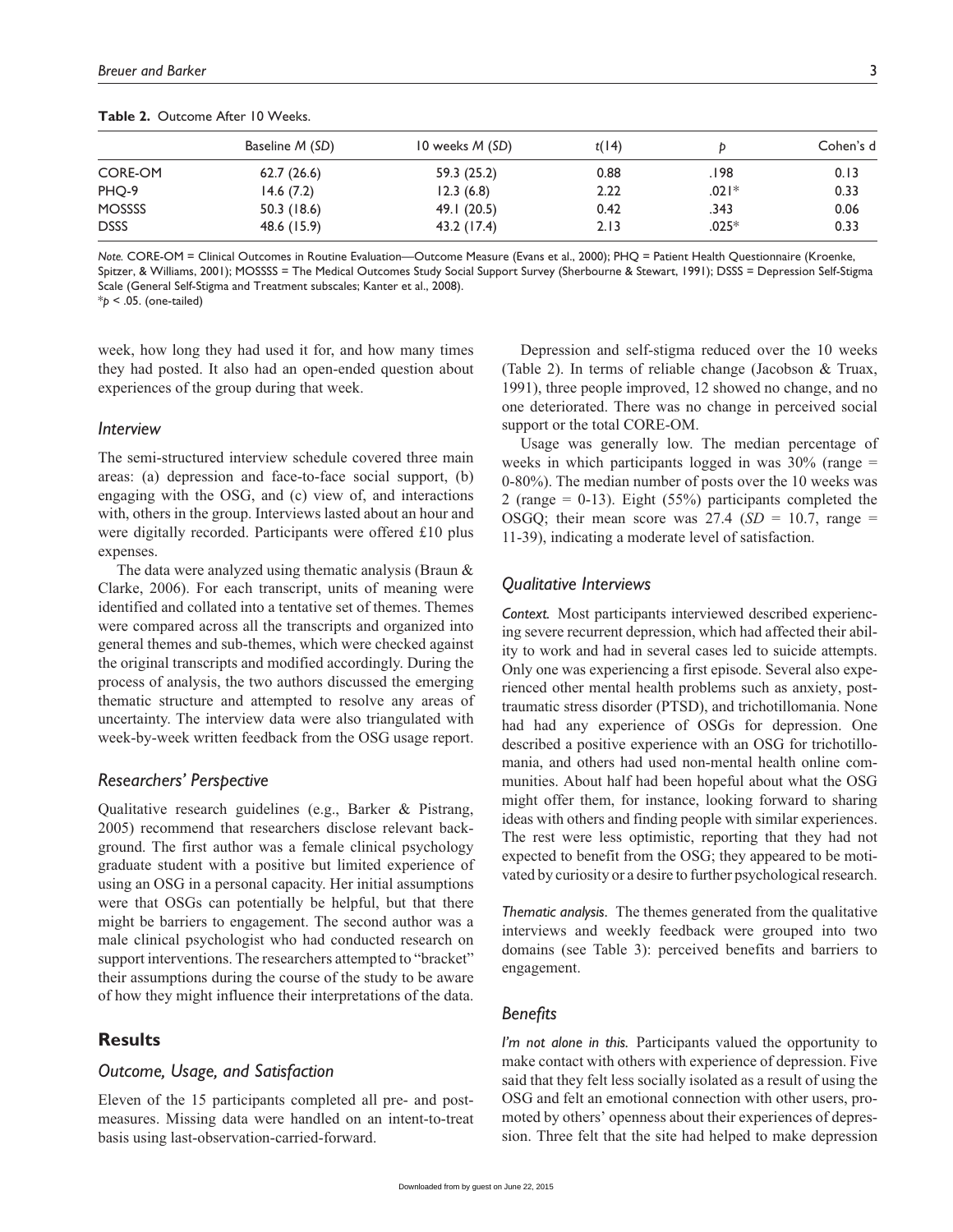# **Table 3.** Themes and Subthemes.

| Domain and theme (Ns)                                               | Illustrative quotation                                                                                                                                                                                                                                                                                                                                        |
|---------------------------------------------------------------------|---------------------------------------------------------------------------------------------------------------------------------------------------------------------------------------------------------------------------------------------------------------------------------------------------------------------------------------------------------------|
| <b>Benefits</b>                                                     |                                                                                                                                                                                                                                                                                                                                                               |
| 1. I'm not alone in this                                            |                                                                                                                                                                                                                                                                                                                                                               |
| 1.1. Feeling connected to others (5)                                | There were some people who I could really empathize with. I felt like they were in<br>exactly the same situation. I think on one occasion I actually posted something<br>saying that I empathize to that effect (P2)                                                                                                                                          |
| 1.2. The site normalized depression (3)                             | [Using the site] has just reminded me that this is a very common thing, and the<br>people of the world who experience this that kind of normalizes it a bit. (P8)                                                                                                                                                                                             |
| 2. The value of talking to strangers online                         |                                                                                                                                                                                                                                                                                                                                                               |
| 2.1. Site feels safe and non-judgmental (4)                         | The thing about an illness like depression is I think the criticism you get from<br>outside is quite harsh, painful, and people who have experienced it or have some<br>understanding of it are, are not like that, it's safe. (P7)                                                                                                                           |
| 2.2. Anonymity makes it easier to self-disclose (3)                 | It was a bit easier [online] because I knew that I was anonymous. I wouldn't<br>necessarily have to face those people again. (P8)                                                                                                                                                                                                                             |
| 2.3. Others here have no preconceptions of me (2)                   | But usually when you're speaking to your friends, they already have an image about<br>you in the group you're being addressed on what you actually say. (P9)                                                                                                                                                                                                  |
| 3. Supporting others and being supported                            |                                                                                                                                                                                                                                                                                                                                                               |
| 3.1. I have the group to fall back on (3)                           | There is just this surplus of people in my life to help me that give me this<br>assurance that I'm going to be okay, and that I'm never going to go into isolation<br>again If nothing else works out, I have the group to fall back on, and as for<br>my problems, and I know that I'll have someone to speak to me. (P9)                                    |
| 3.2. I wanted to help others (2)                                    | If they have been positively affected [by my post], then I would consider it like you<br>know, a pat on my back, like okay, so I've done a good job, I've done something<br>good for the day that has affected somebody's life. And that's why I would want<br>to do it. (P9)                                                                                 |
| 3.3. Reading about others' experiences helped me (2)                | It's quite easy to get some support from reading the other people's experiences<br>Somebody's had something then they say what happened that made it better<br>which helps because you think "yeah, I can do that." (P7)                                                                                                                                      |
| 4. Could be useful for others or for me at a different time         |                                                                                                                                                                                                                                                                                                                                                               |
| 4.1. It could be useful for me if I were more/less<br>depressed (4) | I remain open-minded about it. It could be that at a different stage of the illness it<br>would have been differently useful. (P4)                                                                                                                                                                                                                            |
| 4.2. It seems helpful for other people (4)                          | I'm sure it's a really good site for a lot of people because there's a lot of people<br>using it and some of them have been on there like II years and I'm sure they<br>get a great deal out of it. (P3)                                                                                                                                                      |
| <b>Barriers</b>                                                     |                                                                                                                                                                                                                                                                                                                                                               |
| 5. Fear of negative impact on others                                |                                                                                                                                                                                                                                                                                                                                                               |
| 5.1. I would not be able to help others (3)                         | I don't think [posting] contributed anything. I didn't think it did anything for me, I<br>didn't think it did, or would do, anything for anyone else. (P4)                                                                                                                                                                                                    |
| 5.2. I might make others feel worse (5)                             | So I kind of worry that I'll go on and there'll be some, probably some quite young<br>person in their teens or whatever, just coming to terms with this, and if I come<br>along and say "Well, here I am after 20 years and it hasn't got any better" then<br>that's not going to be very encouraging for them so I'd rather not say anything at<br>all. (P8) |
| 5.3. I might cause trouble (3)                                      | People tend to say the same things. After a while a certain sort of house style starts<br>to apply. People all say the same stuff and I thought if I do say something it's<br>going to be radically different from what a lot of other people have said and it<br>might cause trouble. (P5)                                                                   |
| 6. Fear of negative impact on self                                  |                                                                                                                                                                                                                                                                                                                                                               |
| 6.1. There's nothing helpful that anyone can say (3)                | I just didn't find the things, their replies, were particularly comforting or useful so I<br>didn't post again for a while. (P2)                                                                                                                                                                                                                              |
| 6.2. It might make me feel worse (5)                                | "I'd been there, I hated it, I don't want to remember" was one of them; the "no no<br>no you're going to do yourself damage if you do that" is another one; the "no you<br>just don't understand" or at least "you don't understand where I've been." (P4)                                                                                                    |
| 6.3. Fear of being judged by others in the group (2)                | I felt like all my sort of social anxiety that I feel about going into a physical room<br>full of people it was also there, even in this totally anonymous online group. It<br>still felt as though I was walking into a big party and didn't know anyone, it was<br>strange. (P8)                                                                            |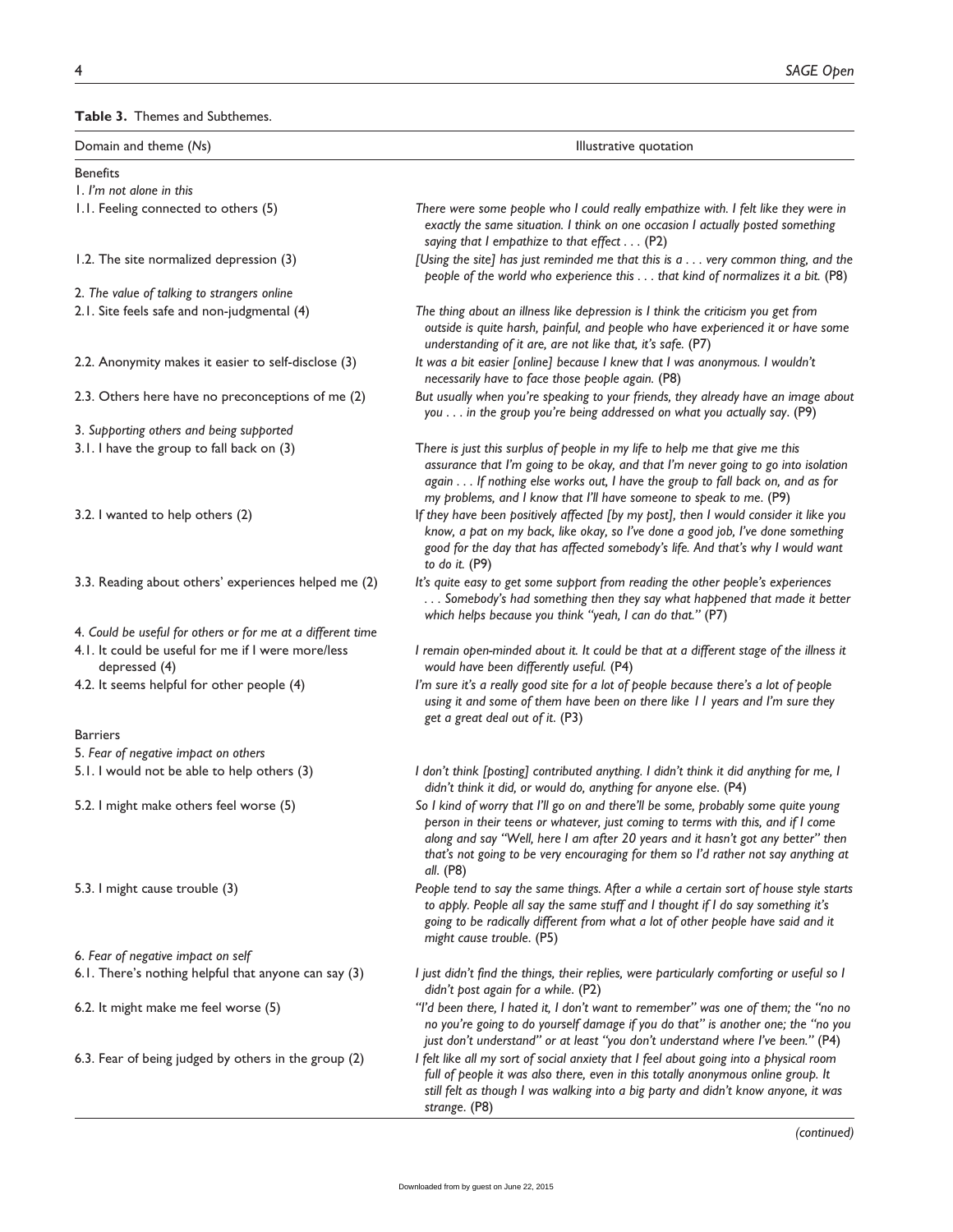**Table 3. (continued)**

| Domain and theme (Ns)                                                  | Illustrative quotation                                                                                                                                                                                                                                                                                                                                                             |  |  |  |
|------------------------------------------------------------------------|------------------------------------------------------------------------------------------------------------------------------------------------------------------------------------------------------------------------------------------------------------------------------------------------------------------------------------------------------------------------------------|--|--|--|
| 7. Not my kind of people                                               |                                                                                                                                                                                                                                                                                                                                                                                    |  |  |  |
| 7.1. People were too different from me (5)                             | There was almost a feeling of "If you're well enough to be on here, relating like<br>this, writing coherently and reading stuff, then you and I are not in the same<br>place." (P4)                                                                                                                                                                                                |  |  |  |
| 7.2. It was hard to tell whether people were<br>genuine $(3)$          | It wasn't like I was reading things from real people, I was reading things from<br>people's online versions of themselves which put me off a bit. (P5)                                                                                                                                                                                                                             |  |  |  |
| 7.3. Discussion was not serious enough (3)                             | I know they mean well the people but it's all that patting on the back and "there,<br>there, there." It just seemed like it was more of a social gathering than a help<br>group. $(P3)$                                                                                                                                                                                            |  |  |  |
| 8. It was hard to talk (to strangers) online                           |                                                                                                                                                                                                                                                                                                                                                                                    |  |  |  |
| 8.1. It was hard to share things about myself (4)                      | What I wanted to offload to someone was all the specific thoughts and worries<br>I was having, and I didn't feel I could put them down because they were<br>because I didn't know these people, they wouldn't really know what I was talking<br>about, or it would be too personal (P8)                                                                                            |  |  |  |
| 8.2. Having too much time to think made it difficult<br>to write $(2)$ | I found it harder online because you've got to think about what to put down. You<br>can't like When I talk, things come out totally different. (P3)                                                                                                                                                                                                                                |  |  |  |
| 8.3. The value of people who really know me (4)                        | People on the site didn't really know me or my history at all and they couldn't be<br>expected to. But that makes a difference because people might just come up<br>with, you know, a kind person might make a suggestion of something that was<br>good for them but it might be totally inappropriate for me, but anyone who really<br>knew me wouldn't have suggested that. (P8) |  |  |  |

seem like a common, universal experience, which they found reassuring. This was linked to the size and the international nature of the OSG.

*The value of talking to strangers online.* Some participants felt more comfortable talking about depression to strangers online than to their friends and family. They attributed the safe, non-judgmental nature of the OSG to the fact that users had personal experience of depression. Three felt that the anonymity enabled them to disclose more freely. Two spoke about the helpfulness of talking with people who did not have any preconceived ideas about them.

*Supporting and being supported.* Participants felt supported from being in contact with the group, even without any actual communication. Three said that knowing that it was there, even if they were not using it, was helpful. They appreciated being able to access the group immediately and at any time, and some contrasted this with their experience of waiting a considerable time for therapy. Two talked about wanting to help others as a result of reading their posts and the sense of reward that comes from offering help, and two others talked about the support they had got from reading about others' experiences. One felt that seeing other people going through cycles of low moods reminded her that she would once again come through her own current low patch, and another spoke about the way in which he had been inspired to try different ways of coping.

*Could be useful for others or for me at a different time.* Even if they had not found the site helpful, participants without exception expressed the view that the site could potentially be a useful resource for people with depression, and commented that users appeared to be supporting each other and seemed to benefit. Four felt that they had been severely depressed at the time of the research: One spoke about finding it difficult to even motivate himself to log on. Two felt that the group may have been more useful to them if they were less depressed, although others said that they would be more likely to use the site if they were having a bad time.

#### *Barriers*

*Fear of negative impact on others.* Participants' concern for the other people involved with the group was striking, and some cited the potential negative consequences that their involvement could have for others as one of the reasons that they did not contribute more. In some cases, the concern that they would not be able to help others held participants back from seeking support, as they felt strongly that their relationship with the site should be reciprocal. Four participants said that they sensed that others in the group were vulnerable and worried that their contributions could make people feel worse: one said that hearing about her long history with depression might be discouraging for someone who was newly diagnosed. Three worried that they might get into conflict with others in the group and had held back from posting because they were afraid that they would express anger or criticism.

*Fear of negative impact on self.* Participants were concerned that spending time on the site might make their depression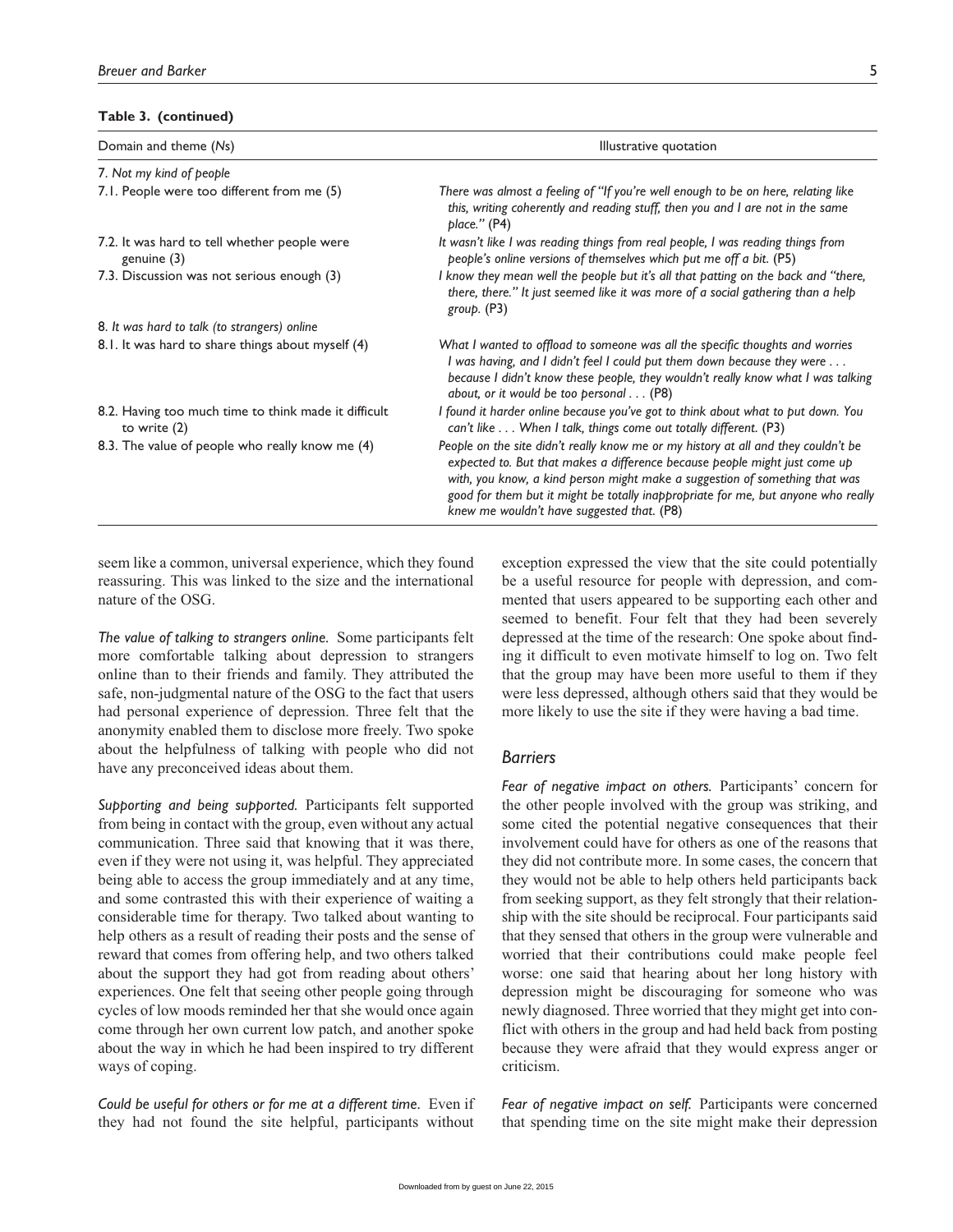worse, particularly if they were not feeling especially depressed. Three felt that others on the site could not help them, and one who posted messages did not find the replies helpful. One expressed the view that when people were depressed they were too withdrawn to interact and when they were well they were afraid of interacting with other depressed people for fear of being pulled back down into depression. Two participants described experiencing social anxiety in face-to-face situations, and worried about how they would come across in the group and whether others might be critical of them.

*Not my kind of people.* Participants mentioned various aspects of how others in the group communicated which discouraged them from becoming involved. The site being based in the United States made it hard for some participants to relate to the other users: they mentioned differences in language, social contexts, and medication names as barriers to understanding. Three felt that it was hard to gauge whether others were being genuine, making it difficult to feel comfortable sharing thoughts and feelings. Three said that the level of discussion on the site was too shallow and people's posts could be experienced as patronizing.

*It was hard to talk (to strangers) online.* Participants said that although they wanted to express themselves, it was difficult to do so in the OSG, because they felt embarrassed and vulnerable. Four spoke about the difficulty in establishing rapport online (sometimes attributed to factors such as the asynchronous nature of responses and the absence of body language and eye contact) which would have made them feel comfortable enough to reveal personal information. Two said that both having time to think about what they were about to say, and not having the pressure of having to produce something for a listener in front of them, were the inhibiting factors. Four felt that people who really knew them were in a much better position to help them through their depression than strangers online. In interactions with people who knew them well, these participants valued that they did not have to explain themselves and their history, that people could tell how they were feeling, and that they could remind them what they were like when they were not depressed, which instilled a sense of hope. Comments from strangers, although supportive, were experienced by some as "meaningless" whereas real friends' support had more impact.

## **Discussion**

This mixed-methods study introduced a small sample of 15 people with depression, recruited through the British National Health Service, to a depression OSG and tracked their engagement with it. Most had moderate to severe levels

of depression at baseline. Over the 10-week period of the study there were modest reductions in depression and perceived stigma, with no change in perceived social support. Overall, there were low levels of engagement with the OSG.

The reduction in depression is consistent with the results of many other studies (Griffiths, Calear, & Banfield, 2009). However, in the absence of a control group, it is not possible to attribute a causal role to OSG participation, particularly because engagement was low.

The low levels of activity may reflect the way in which people naturally engage with OSGs, that is initially spending a long time viewing the site without posting ("lurking") before joining the discussion. Lieberman (2007) found that 74% of participants in breast cancer OSGs lurked before they posted, with half of these doing so for 2 to 8 weeks. To observe the engagement process as it naturally occurs, a longer study period would be needed.

Participants not only described several benefits of taking part in the OSG but also emphasized factors that had hindered their engagement. In contrast to previous studies that have recruited participants from among existing users of OSGs (who are likely to be at least reasonably satisfied with such groups), the present study recruited people who had never before used a depression OSG, tracking their engagement and allowing the voices of those who find such groups less helpful to be heard.

Participants showed a striking concern for the well-being of others in the group and wanted to help them, but several felt unable to do so, often because their own struggles left them without resources. Sometimes this inhibited participants from using the group, as they felt that their relationship with it should be reciprocal. This raises the question of what could be done to help users access support without feeling a pressure to reciprocate immediately.

The main barriers to participation were fears of having a negative impact on others in the group, or the group's having a negative impact on oneself. Participants also worried about their depression being made worse by their interaction with the group and reported avoiding reading posts with negative content. This may reflect a more general tendency toward emotional avoidance among participants which may have affected their low engagement with the group (Cameron et al., 2005). In addition, negative beliefs about seeking help (e.g., that it is a sign of weakness) may also have inhibited participation.

These concerns are understandable in the light of the well-documented "cognitive triad" of negative beliefs about the self, the world, and the future that characterizes depressive thinking (Beck, Rush, Shaw, & Emery, 1979). Levine and Moreland (2006) suggested that in general people try to join groups that are maximally rewarding and minimally costly. Depressive thinking may have led participants to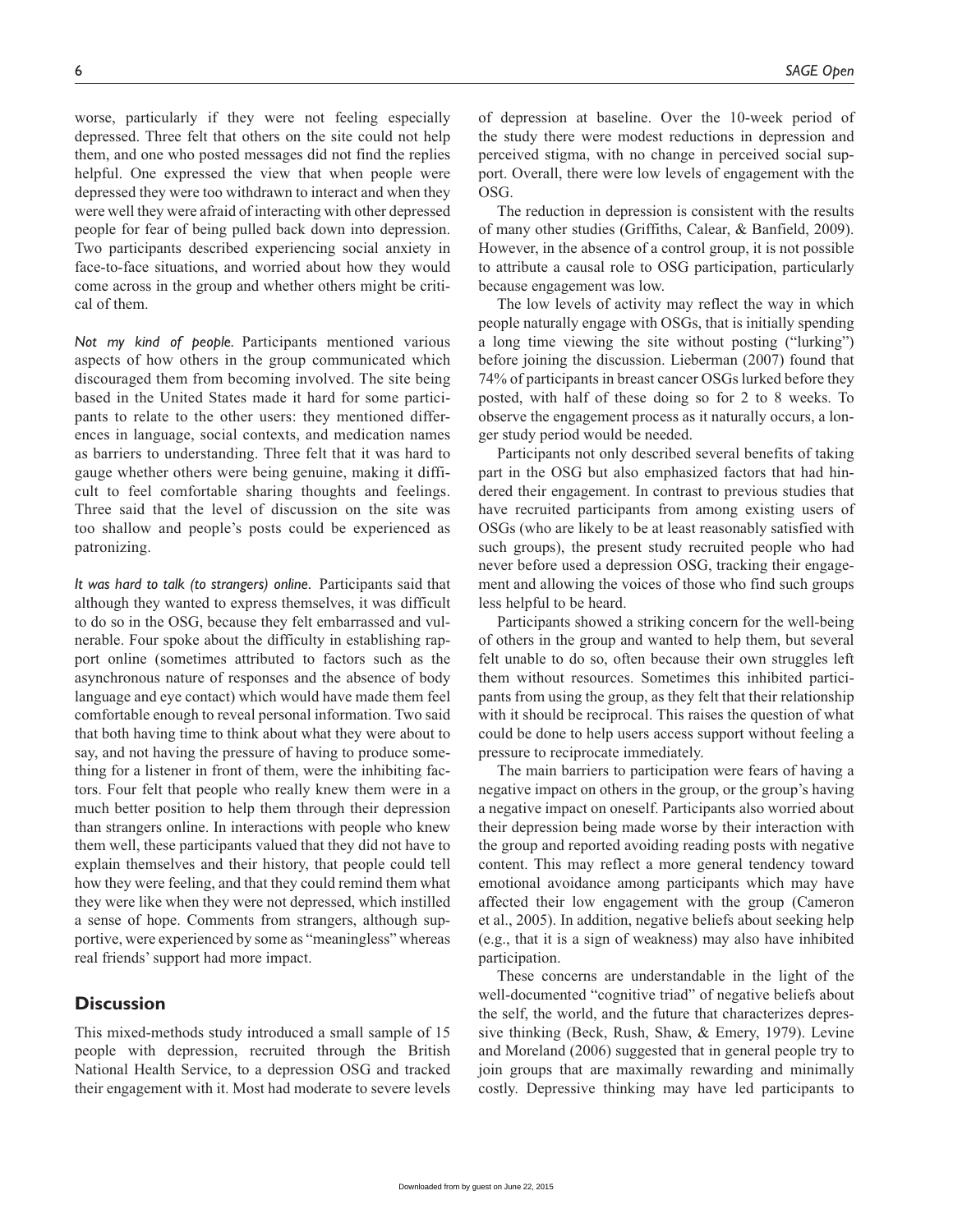underestimate the rewards and overestimate the costs of joining the OSG. As they did not engage, there was no opportunity for them to gain evidence to disconfirm their negative preconceptions.

#### *Limitations*

This was a small-sample, mixed-methods study. The quantitative arm had low statistical power; the measures were included to give an indication of participants' overall outcomes. The sample was a convenience one, but it did have the advantages of having a range of ages and ethnic backgrounds, and of giving people access to an OSG for the first time.

Limiting participants' choice to a single OSG was problematic, as there is evidence that when people choose a group that "fits" them best, they are more likely to engage with it (Lieberman, 2004, 2007). Moreover, the choice of a predominantly North American group was with hindsight unfortunate, as cultural differences were often mentioned as a barrier to participation. Thus, it is unclear whether the low levels of engagement and barriers to participation found in this study reflect engagement with OSGs for depression in general or with this OSG in particular. When the study started, there was no comparable U.K.-based OSG in terms of moderation, positive group climate, and high volume of traffic.

## *Implications*

There was no evidence of negative effects from the OSG, and some participants reported benefits, which suggested that clinicians need not be concerned by their clients' involvement with OSGs. It appears that prospective members who anticipate negative effects simply do not engage with such groups. Many of the barriers to participation relate to people's fears of what might happen were they to take part, rather than to actual experiences of participation. It is unclear to what extent these fears are related to cognitive aspects of depression. Depressed clients may benefit from some therapeutic work to help them test the accuracy of their negative predictions in the initial stages of engaging with such a group.

Some of the barriers identified in this study are related to the negative thinking style, withdrawal and lack of motivation characteristic of depression. It would be valuable to design an intervention to help participants overcome these initial barriers and evaluate if this had any impact on engagement. If barriers to active participation can be minimized, people with depression may then be able to derive more benefit from online support.

## **Acknowledgments**

Thanks to Dr. John Grohol for permission to use PsychCentral for the purposes of this study.

#### **Declaration of Conflicting Interests**

The author(s) declared no potential conflicts of interest with respect to the research, authorship, and/or publication of this article.

#### **Funding**

The author(s) received no financial support for the research and/or authorship of this article.

## **References**

- Barker, C., & Pistrang, N. (2005). Quality criteria under methodological pluralism: Implications for conducting and evaluating research. *American Journal of Community Psychology, 35* (3-4), 201-212.
- Beck, A., Rush, A., Shaw, B., & Emery, G. (1979). *Cognitive therapy of depression*. New York, NY: Guilford Press.
- Braun, V., & Clarke, V. (2006). Using thematic analysis in psychology. *Qualitative Research in Psychology, 3*(2), 77-101.
- Cameron, L., Booth, R. J., Schlatter, M., Ziginskas, D., Harman, J. E., & Benson, S. R. C. (2005). Cognitive and affective determinants of decisions to attend a group psychosocial support program for women with breast cancer. *Psychosomatic Medicine, 67*(4), 584-589.
- Chang, T., Yeh, C. J., & Krumboltz, J. D. (2001). Process and outcome evaluation of an on-line support group for Asian American male college students. *Journal of Counseling Psychology, 48*(3), 319-329.
- Evans, C., Mellor-Clark, J., Margison, F., Barkham, M., Audin, K., Connell, J., & McGrath, G. (2000). CORE: Clinical outcomes in routine evaluation. *Journal of Mental Health, 9*(3), 247-255.
- Griffiths, K. M., Calear, A. L., & Banfield, M. A. (2009). Systematic review on Internet support groups (ISGs) and depression (1): Do ISGs reduce depressive symptoms? *Journal of Medical Internet Research, 11*(3), e40.
- Griffiths, K. M., Calear, A. L., Banfield, M. A., & Tam, A. (2009). Systematic review on Internet support groups (ISGs) and depression (2): What is known about depression ISGs? *Journal of Medical Internet Research, 11*(3), e41.
- Houston, T., Cooper, L., & Ford, D. (2002). Internet support groups for depression: A 1-year prospective cohort study. *American Journal of Psychiatry, 159*(12), 2062-2068.
- Jacobson, N., & Truax, P. (1991). Clinical significance: A statistical approach to defining meaningful change in psychotherapy research. *Journal of Consulting and Clinical Psychology, 59*(1), 12-19.
- Kanter, J., Rusch, L., & Brondino, M. (2008). Depression selfstigma: A new measure and preliminary findings. *Journal of Nervous and Mental Disease*, *196*(9), 663-670.
- Kroenke, K., Spitzer, R. L., & Williams, J. B. (2001). The PHQ-9: Validity of a brief depression severity measure. *Journal of General Internal Medicine, 16*(9), 606-613.
- Levine, J. M., & Moreland, R. L. (Eds.). (2006). *Small groups, key readings*. New York, NY: Psychology Press.
- Lieberman, M. (2004). Self management in online self help groups for breast cancer patients: Finding the right group, a speculative hypothesis. *International Journal of Self Help and Self-Care*, 2(*4*), 313-328.
- Lieberman, M. (2007). The role of insightful disclosure in outcomes for women in peer-directed breast cancer groups: A replication study. *Psycho-Oncology, 16*(10), 961-964.